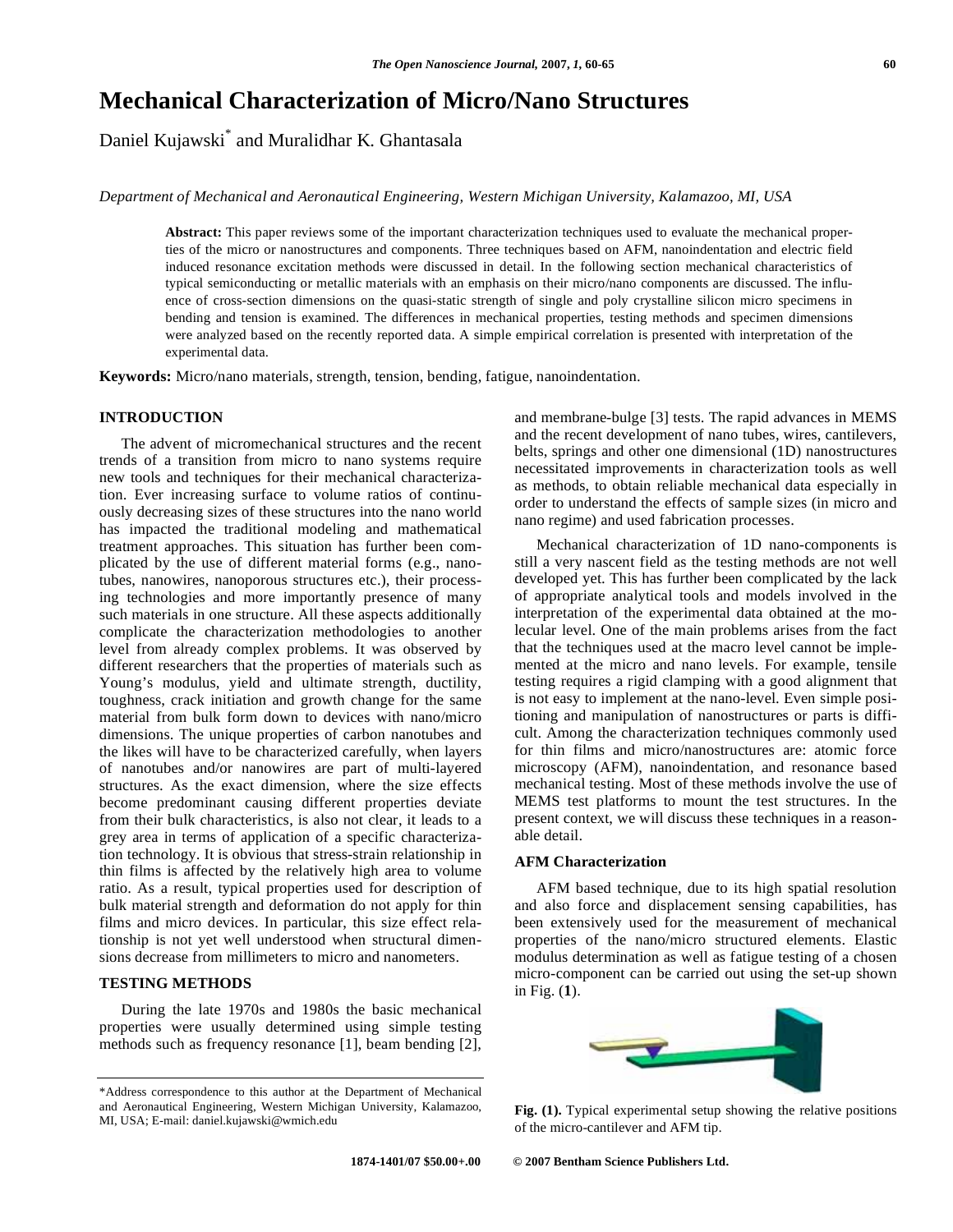This method is commonly used in bending configuration. The displacement of the micro-cantilever under a point (normal) load is given by [4-6].

$$
D_{micro-cantilever} = D_{piezo} - D_{tip}
$$
 (1)

where  $D_{\text{piezo}}$  is the piezoactuator based movement in the vertical direction,  $D_{tip}$  corresponds to the tip deflection determined using the force calibration mode. Piezo actuator is commonly used in AFM to facilitate movement of the cantilever.

Normal load on the cantilever  $(W_{micro-cantilever})$  is same as the normal load on the AFM tip  $(W_{tip})$  and is given by:

$$
W_{micro-cantilever} = W_{tip} = kD_{tip}
$$
 (2)

where k is the spring constant of the AFM cantilever. This provides a load-displacement curve for the material of interest. Slope of the load-displacement curve provides the stiffness of the microcantilver being tested.

$$
S = \Delta W_{micro-cantilever} / \Delta D_{micro-cantilever}
$$
 (3)

Knowing  $\mathbf{W}_{\text{micro-cantilever}}$  and D  $_{\text{micro-cantilever,}}$  elastic modulus can also be estimated using the following relationship,

$$
E = l3 * Wmicrocantilever / 3I Dmicro-cantilever
$$
 (4)

where I =  $(1/12)*w*t^3$  is the area moment of inertia, w = width,  $t =$  thickness, and 1 being the length of the microcantilever.

 Maximum bending stress at the fixed end of the microcantilever is calculated using standard relations [5]. In order to study the fatigue characteristics, mean loads are applied on the free end of the micro-cantilever using AFM tip. A known cyclic load of  $W_a$  is applied on the micro-cantilever with required frequency (For example, 10 to 20 nN at a frequency of around 4 Hz used in a study by Liu and Bhushan [5]). The actual load, tip deflection and the vertical-piezo movement were continuously monitored. A sudden drop of micro-cantilever stiffness is considered as an indicator of its failure. S-N curves obtained showed a similar failure mode commonly observed with thin film samples. Liu and Bhushan reported that at a load of 12nN, the cycles to failure were  $10^4$ , which were found to increase to  $10^5$  cycles at a load of 10nN in their study of fatigue characteristics of a hinge used in a MEMS based digital mirror device [5].

 Results on the cyclic bending tests on nanoscale single and poly crystalline silicon wires using AFM [7, 8] will be discussed in a later section.

#### **Nanoindentation**

 Nanoindentation is one of the most effective tools for the study of mechanical properties of micro or 1D nanomaterials used in various applications. In order to determine the mechanical properties of micro (cantilever or bridge) or nano (wires, tubes or belts) samples are placed between two stable edge structures fabricated using standard microfabrication methods. Nanoindenter tip is moved over to the chosen location of the sample, where the concerned properties are to be determined. Nanoindenter monitors the load and displacement of the indenter during indentation with a force resolution of 1nN or less with a displacement resolution of 2 A, the absolute values of which depend on the instrument. Three sided pyramidal diamond (Berkovitch) is used as the indenter, which provides relatively simpler analysis using the methods of continuum mechanics [9].

 During a nanoindentation test, force and displacement values are recorded as the indenter tip is pressed into the test material's surface. Typical load versus displacement curve often seen in a nanoindentation experiment is shown in Fig. (**2**). It may be noted that the shape and scales will be different for different materials and experiments.



**Fig. (2).** Typical nanoindentation load *vs* displacement curve.

 These load-displacement curves, not only provide the extent of plastic deformation due to the loading-unloading cycles, but also exhibit localized perturbations or discontinuities, which are represented by the characteristic signatures of energy absorbing or releasing events occurring beneath the tip. In an investigation by Ni and Li, it was shown that ZnO nanobelts failed from brittle fracture in bending, while indicated some plastic deformation in nanoindentation [6]. The load-displacement curves obtained in that study through nanoindentation showed a permanent deformation approximately at around 3 nm, after the peak indentation load was removed from ZnO nanobelts with a thickness of 95 nm and a width of 800 nm.

Young's Modulus  $(E_n)$  can be determined following the linear elastic theory of an isotropic material, knowing the spring constant of the structure to be tested using the formula,

$$
E_n = FL^3/192 d_n I \tag{5}
$$

where F is the force, L is the suspended length of the structure or a micro/nano bridge,  $(F/d_n)$  - slope of the forcedisplacement curve during bending represents the spring constant  $(K_n)$  and I is the area moment of inertia.

 Nanoindentation hardness is defined as the indentation load divided by the projected contact area of the indentation, as defined by the formula [10, 11]

$$
H = P_{\text{max}}/A \tag{6}
$$

 $P_{\text{max}}$  is the peak load, while  $A = (\pi/4) (S/E_r)^2$ , is the projected contact area.

 $E_r$  - reduced elastic modulus and  $S = (dP/dH)$  -slope of the initial portion of the unloading curve.

$$
(1/Er) = [(1-vs2)/Es] + [(1-vi2)/Ei]
$$
\n(7)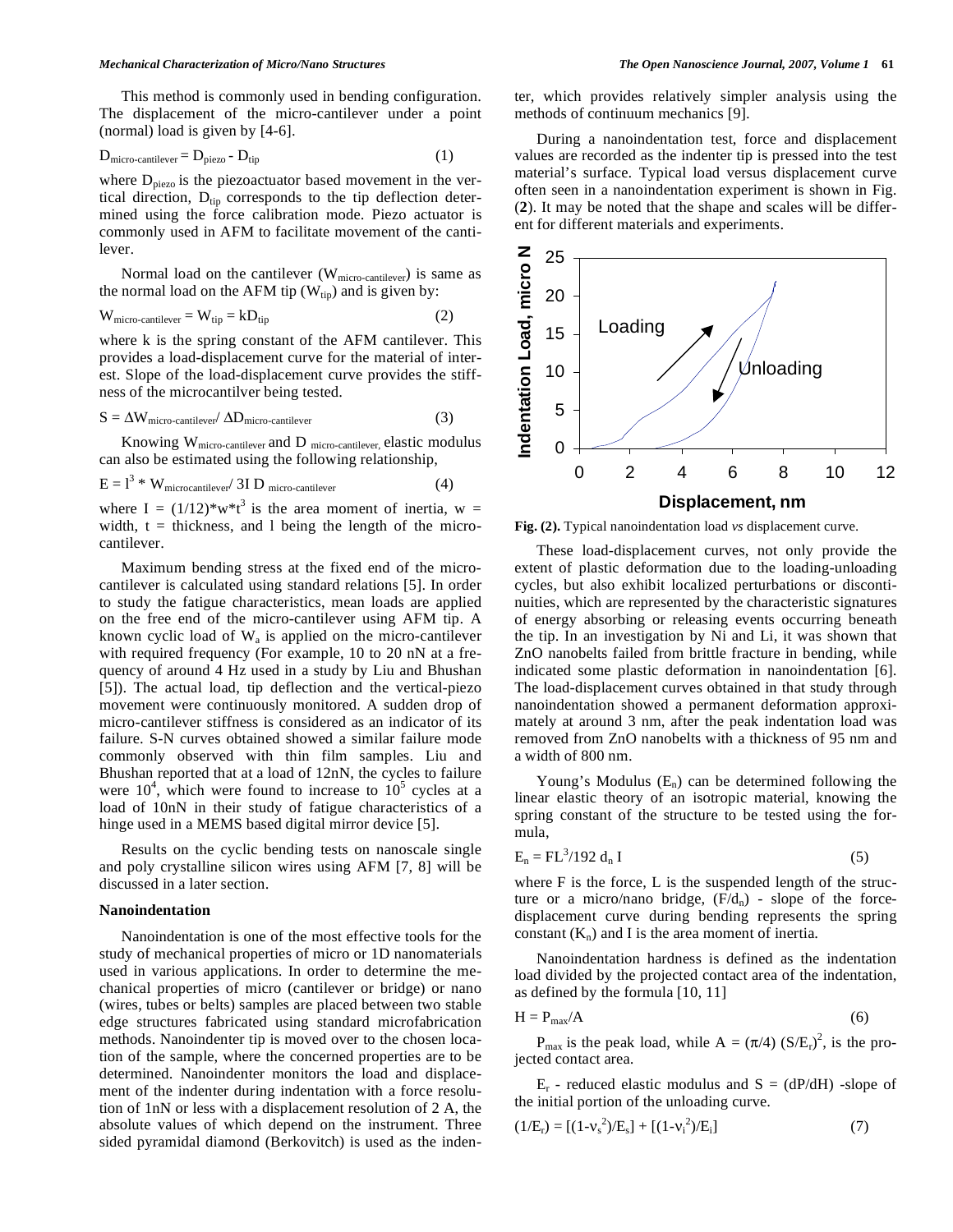where  $E_s$ ,  $E_i$  and  $v_s$ ,  $v_i$  are the young modulie and Poissons' ratio of the sample and indenter respectively. It may be noted that the subscript s and i refer to the substrate and indenter, respectively. The bending stresses generated in the micro bridge (or nano wire) are proportional to the moments generated at the fixed ends. The maximum tensile stress,  $\sigma_{b}$ , which is the fracture stress, is given by Li and Bhushan [12]

$$
\sigma_{b} = (F_{\text{max}}le_{1}/8I) \tag{8}
$$

where  $F_{\text{max}}$  is the load applied at the instant of failure, 1 is the length of the beam, and  $e_1$  is the distance of the top surface from the neutral plane of its cross-section.

#### **Electric Field Induced Resonance Excitation Method**

 In this method, electric field induced resonance excitation is used for measuring different mechanical properties of individual nanowire like structures inside a TEM (Transmission Electron Microscope). This technique has been successfully used to study the properties of carbon nanotubes, silicon nanowires,  $SiC-SiO<sub>2</sub>$  composite nanowires and  $ZnO$ nanobelts. The specimen holder used in these measurements has two electrodes and a set of peizomanipulation and translation stages. Typical electrical measurement setup shown in Fig. (**3**). is a simple schematic only, a more detailed representation of the set-up with an in situ TEM measurement arrangement can be seen in a paper by Wang *et al* [13].

 Different voltage configurations were used to determine the bending modulus of the individual nanotubes, wires and belts. From classical elasticity theory, the fundamental resonance frequency is related to the bending modulus and other nanodimensional parameters by



**Fig. (3).** An experimental setup used during the electric field induced resonance excitation method [13].

where  $v_i$  is the resonance frequency,  $\beta_i$  is a constant for i th harmonic.  $E_6$  is the bending modulus,  $\rho$  density of the tube,  $L$ ,  $D$  and  $D_i$  are the length, outer and inner diameter of the tube respectively. Same relationship can be extended to nanowires or belts representing the diameter of the wire or width of the belt.

 Individual nanocomponent is attached to both the gold electrodes using silver paste, through which the electric contacts were made. A constant or alternating voltage is applied to the two electrodes to induce electrostatic deflection or mechanical resonance.

 As these tests are performed in TEM, physical observation of changes of the nanoelement features in response to dynamically changing electrical parameters, has been an added advantage of this method. However, TEM may possibly be replaced by other imaging instruments, which can provide the same information. Due to the electric charge induced at the tip of the 1D nanomaterials, these oscillate at the frequency of the applied voltage. Mechanical resonance results when the applied frequency matches the natural vibration frequency. One needs to determine the resonance frequency accurately, in order to obtain the bending modulus reliably. Authors have extended the same technique for determining the bending modulus of ZnO nanobelts, Single and double walled carbon nanotubes and other nanowire systems [14-16].

 In case of nanobelts which have a rectangular crosssection, two fundamental resonance modes corresponding to two orthogonal transverse vibration directions were observed [14]. Bending modulus of ZnO nanobelts was measured to be 52 GPa, which is much lower than the bulk ZnO value, which lies in the range 104 to 210 GPa. This difference in observed value for single nanobelts was attributed to the scaling effect (with respect to size) and geometrical shape. Further, the anisotropic nature of ZnO may also be another reason showing large differences even in bulk in different directions. This has been one of the very unique techniques, especially measuring the individual single nanotube/wire/belts. Interestingly, these nanowires and belts may be considered similar to nanocantilevers. The values obtained by this technique were in reasonable agreement with those obtained by a nanoindentor [6]. This technique may potentially be extended for determining the fatigue characteristics of the individual 1D nanomaterial components.

 Most of the above mentioned techniques used MEMS based platforms for studying the mechanical properties of the micro or nanostructures in the form of bridges or cantilevers. Measurements were performed using AFM or in situ TEM. The biggest challenge is mounting or fixing the nanosamples on to the MEMS platforms. Few research groups have been successful in designing and developing the MEMS test beds for mechanical characterization of nanowires, belts etc [17, 18].

# **SILICON: SELECTED TEST RESULTS**

 Silicon in single or polycrystalline form (or as a compound e.g.,  $SiO_2$ ,  $Si_3N_4...$ ) which had not previously been considered as engineering material is by far the most commonly used mechanical material in MEMS technology today. The most attractive feature of silicon for these applications is that it facilitates ease of fabrication of micromechanical elements using well established micromachining technologies at the same time enabling the integration of these elements with conventional microelectronic chips and devices. In order to assess the long-term durability of MEMS devices, a fundamental understanding and determination of the strength characteristics of micro-devices in terms of Young's modulus, the fracture strength, ductility, and fatigue performance is required. The testing methods of choice to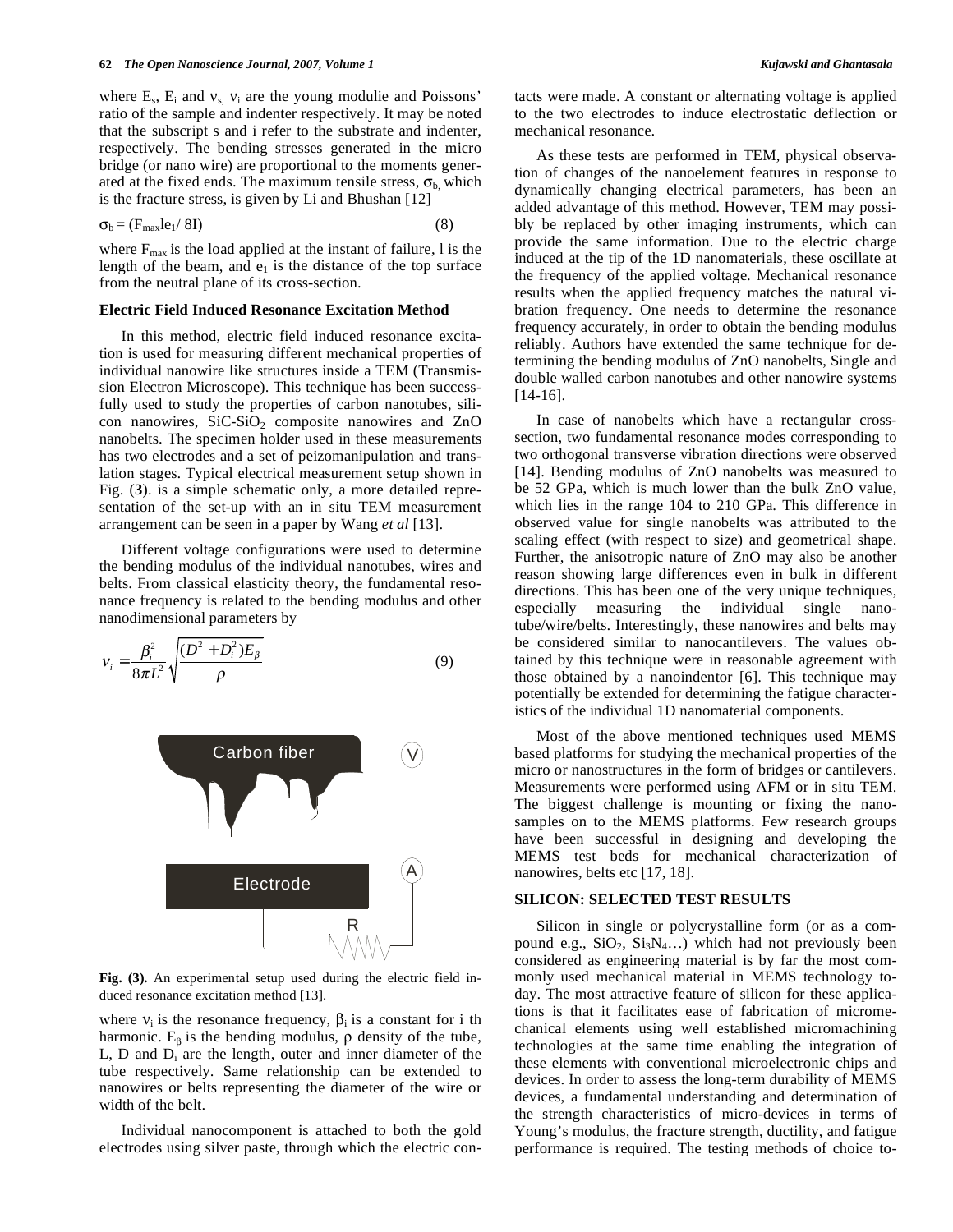day seem to be the bending and tension testing [19, 20]. These testing methods allow for integration of microsamples and miniaturized loading systems, where the applied forces and actual displacements are measured. Further, Mechanical properties of CNTs were also reported to have been measured by stretching or bending between AFM probe tips and were excited using thermal energy [18] while monitoring vibration amplitude in order to observe mechanical strength.

 A round robin study [21] demonstrated the inconsistency of measured modulus and strength values, even when specimens from the same source were examined. The samples were fabricated at the Cronos using the same wafer, the same run and the same deposition reactor. It was reported that the modulus and strength values demonstrated rather wide spread, namely from 132 to 174 MPa for Young's moduli whereas the strength varied from 1.0 GPa, for specimen tested in tension, to 2.7 GPa for specimens tested in bending. Subsequently the second round robin conducted on material fabricated at the Sandia National Laboratories [22] also demonstrated a dependence of rapture strengths on specimen size and measurement techniques.

 Data from round robin conducted in Japan on the singlecrystal silicon films indicated that Young's modulus apply down to a length of fraction of micrometers. The average value of Young's modulus was about 170 GPa (with standard deviation 10% of the average) that was in agreement with the theoretical modulus of 168.9 GPa [23]. In contrast, the same round robin [23] demonstrated that tensile strength of polysilicon films determined using on-chip tensile testing device increased from 2.2 GPa to 2.8 GPa with decreasing lengths from 300 μm to 30 μm. The thickness of the polysilicon films was about 2μm, the width of the testing gauge was 2 or 5 μm and the lengths were 30, 100 or 300μm. The theoretical analysis of a defect free Si crystal suggests very high strength of 23 GPa. On the other hand, at the macroscale the apparent strength is greatly reduced due to existing defects. For example, mm-size samples exhibit an average strength of 0.5 MPa which is only  $1/50<sup>th</sup>$  of the predicted theoretical value [7]. Therefore, if significant variations in the measured properties are accoutered with different sample size and testing methodology, it raises a question on how to account for these effects. This further creates a dilemma on whether the mechanical properties need to be measured with micro samples that are similar in size to the MEMS components or the actual properties may be scaled/inferred from specimens that are relatively large compared to the MEMS structures. It is also not clear with respect to the methods that can be used to compare experimental data obtained at different laboratories using different sample sizes when a fuzzy gap exists between macro and micro scale results.

 Fig. (**4**) shows a general trend of the fracture strength reported using tensile and bending testing of silicon in microscale and nanoscale in terms of stress gradient (Fig. **4a**), (cross-section area)0.5 (Fig. **4b**) and area/volume ratio (Fig. **4c**).

 Fracture strengths vary remarkably from bulk properties for both tensile and bending data. Bending data show significant increase in strength as stress gradient increases. Both bending and tensile strength increases with decreasing crosssection dimensions or increasing area/volume ratio. It can be



**Fig. (4).** Bending and tensile strength of Si nano/micro samples versus (**a**) stress gradient, (**b**) (cross-section area)<sup>0.5</sup>, (**c**) area/volume ratio.

argued that in brittle Si films, the increased amount of surface energy per unit volume may contribute to the observed increasing strength with increasing area/volume ratio. For bending micro/nano beams there is also high stress gradient which additionally constrain deformation and contribute to even higher strengthening effect in comparison to tensile data. Furthermore, comparison of tensile versus bending data in Fig. (**4b**) indicates that stress gradient only partially explain the observed size effect. It is noted that (cross-section  $\arctan^{0.5}$  and  $\arctan$  area/volume ratio scales the fracture strength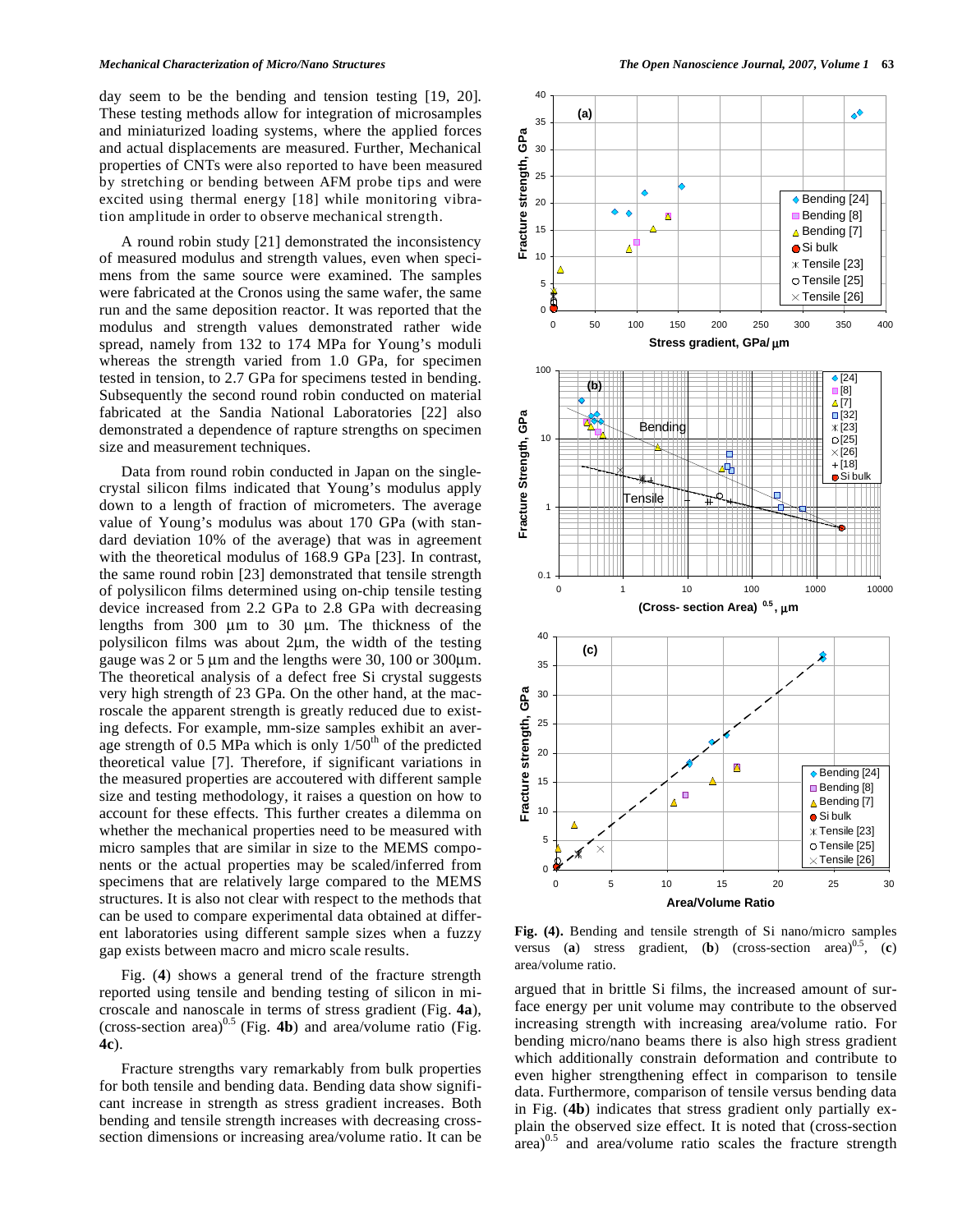**4b**,**c**).

 Similar fracture strength data for miniature samples of ductile metallic materials are not very consistent as those for brittle silicon. Fig. (**5**) depicts data for Cu and Ni mini samples versus (cross-section area) $^{0.5}$ . As the (cross-section  $\arctan^{0.5}$  decreases from 50 µm to smaller dimensions Ni samples exhibit the same trend as silicon, however Cu samples demonstrated the opposite trend. Both, Cu and Ni have similar bulk properties in terms of the ultimate strength and an elongation to fracture.



**Fig. (5).** Fracture strength of Cu and Ni micro samples versus (cross-section area) $^{0.5}$  (R&HT - rolled and heat-treated, ED - electro-deposited).

# **Test Results for Other Materials**

 In contrast to their strengths, both materials Cu and Ni demonstrated decreasing elongation at fracture with decreasing sample (cross-section area)0.5 as it is seen in Fig. (**6**). The reason for this decreasing ductility seems to be associated with non-homogeneity of deformation as grain size approaches sample thickness or width. The effect is likely to be enhanced in grains with preferred orientation which results in strain localization and additional stress concentration. This in turn may lower the material ultimate strength. Therefore the apparent competition between the strengthening effect due to surface energy and weakening effect due to nonhomogeneity of deformation may result in dissimilar behavior as it is indicated in Fig. (**5**).

 It is noted that micro samples made of Ni demonstrate larger decrease in ductility than Cu samples (Fig. **6**). It is well known that Ni is more affected by environment than Cu. As a result, Ni micro samples are more brittle than Cu micro samples and this is probably the reason why the size effect for Ni data shows the same trend as this for a single and poly crystalline silicon.

# **SUMMARY**

 This paper discussed different mechanical characterization methods for testing micro or nanostructures such as carbon nanotubes, nanowires, nanobelts etc. The published data on monotonic properties of single and poly crystalline silicon show that elastic modulus obtained from miniaturized tensile samples are comparable with those expected for bulk materials. On the other hand, fracture strength may vary significantly from bulk properties. In particular, bending data show significant increase in strength as thickness or cross-section dimensions decrease. The size effect of increasing strength with decreasing cross-section dimensions of brittle Si miniature samples can be attributed to the increased amount of surface energy per unit volume. For bending test there is also high stress gradient which additionally constraint deformation and contributes to strengthening effect.



**Fig. (6).** Elongation to fracture of Cu and Ni micro samples versus (cross-section area)<sup>0.5</sup> (R&HT - rolled and heat-treated, ED - electro-deposited).

 For metallic materials the most commonly observed size effect in miniature samples is a trend of decreasing ductility with decreasing sample thickness and width. The reason is mainly associated with non-homogeneity of deformation as grain size approaches sample thickness or width. The effect is likely to be enhanced in grains with preferred orientation which results in strain localization and additional stress concentration. Ductility may be reduced further with increasing surface topography and environmental effects. Reduced ductility affects the material strength due to higher sensitivity to porosity, inclusions and surface roughness. Therefore, the apparent competition between the strengthening effect due to surface energy/stress gradient and weakening effect due to non-homogeneity of deformation for metallic thin films results in inconclusive data reported in the literature. However, further analysis is required to understand the size effects in relation to processing methods (e.g., electroplating, self assembly and others) and the testing mode (tensile or bending) used.

#### **ACKNOWLEDGEMENTS**

 This study is partially supported by the Office of Naval Research under grants N00014-04-1-0718.

#### **REFERENCES**

- [1] Petersen, K.; Guarnieri, C. *J. Appl. Phys.*, **1979**, *50*, 6761.
- [2] Johansson, S.; Schweitz, J.A.; Tenerz, L.; Tiren, J. *J. Appl. Phys.*, **1988**, *63*, 4799.
- [3] Walker, J.A.; Gabriel, K.J.; Mehregany, M. Proc. IEEE Micro Electro Mechanical Systems Workshop, Napa Valley, CA, **1990**, 56.
- [4] Sundararajan, S.; Bhushan, B. *Sensors Actuators A*, **2002**, *101*, 338.
- [5] Liu, H.; Bhushan, B. *Nanotechology*, **2004**, *15*, 1246.
- [6] Ni, H.; Li, X, *Nanotechnology*, **2006**, *17*, 3591.
- [7] Namazu, T.; Isono, Y.; Tanaka, T. *J. Microelectromech. Sys.,* **2000**, *9*, 450.